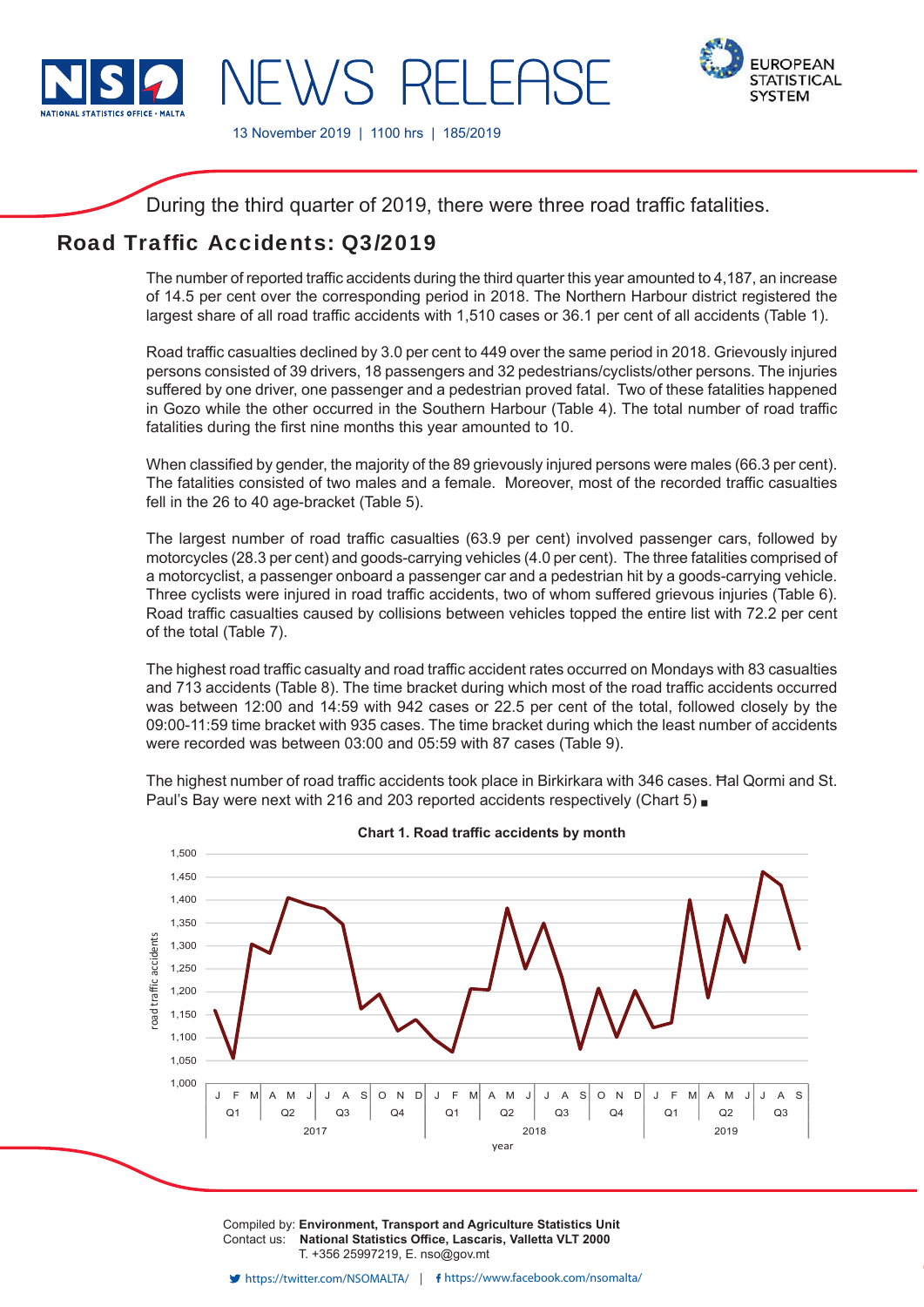|                        |        | January-September |       |       | July-September |                      |
|------------------------|--------|-------------------|-------|-------|----------------|----------------------|
| <b>Region/District</b> | 2018   | 2019              | 2018  | 2019  | Change         | Percentage<br>change |
| <b>MALTA</b>           | 10,866 | 11,661            | 3,656 | 4,187 | 531            | 14.5                 |
| <b>Malta</b>           | 10,290 | 10,928            | 3,444 | 3,876 | 432            | 12.5                 |
| Southern Harbour       | 2,063  | 2,149             | 693   | 767   | 74             | 10.7                 |
| Northern Harbour       | 3,945  | 4,290             | 1.318 | 1,510 | 192            | 14.6                 |
| South Eastern          | 1,039  | 1,115             | 335   | 396   | 61             | 18.2                 |
| Western                | 1.321  | 1,370             | 439   | 458   | 19             | 4.3                  |
| <b>Northern</b>        | 1,922  | 2,004             | 659   | 745   | 86             | 13.1                 |
| <b>Gozo and Comino</b> | 576    | 733               | 212   | 311   | 99             | 46.7                 |

# Table 1. Total road traffic accidents by region/district

# Table 2. Non-injury road traffic accidents by region/district

|                        |       | January-September |       |       | July-September |                      |
|------------------------|-------|-------------------|-------|-------|----------------|----------------------|
| <b>Region/District</b> | 2018  | 2019              | 2018  | 2019  | Change         | Percentage<br>change |
| <b>MALTA</b>           | 9,838 | 10,637            | 3,283 | 3,810 | 527            | 16.1                 |
| <b>Malta</b>           | 9,338 | 10,008            | 3,108 | 3,538 | 430            | 13.8                 |
| Southern Harbour       | 1,837 | 1,951             | 621   | 693   | 72             | 11.6                 |
| Northern Harbour       | 3,642 | 3,955             | 1,206 | 1,390 | 184            | 15.3                 |
| South Eastern          | 916   | 986               | 293   | 348   | 55             | 18.8                 |
| Western                | 1,212 | 1,265             | 394   | 415   | 21             | 5.3                  |
| <b>Northern</b>        | 1,731 | 1,851             | 594   | 692   | 98             | 16.5                 |
| Gozo and Comino        | 500   | 629               | 175   | 272   | 97             | 55.4                 |

# Table 3. Injury road traffic accidents by region/district

|                        |       | January-September |      |      | July-September |                      |
|------------------------|-------|-------------------|------|------|----------------|----------------------|
| <b>Region/District</b> | 2018  | 2019              | 2018 | 2019 | Change         | Percentage<br>change |
| <b>MALTA</b>           | 1,028 | 1,024             | 373  | 377  | 4              | 1.1                  |
| <b>Malta</b>           | 952   | 920               | 336  | 338  | $\overline{2}$ | 0.6                  |
| Southern Harbour       | 226   | 198               | 72   | 74   | 2              | 2.8                  |
| Northern Harbour       | 303   | 335               | 112  | 120  | 8              | 7.1                  |
| South Eastern          | 123   | 129               | 42   | 48   | 6              | 14.3                 |
| Western                | 109   | 105               | 45   | 43   | $-2$           | $-4.4$               |
| <b>Northern</b>        | 191   | 153               | 65   | 53   | $-12$          | $-18.5$              |
| <b>Gozo and Comino</b> | 76    | 104               | 37   | 39   | $\overline{2}$ | 5.4                  |

l,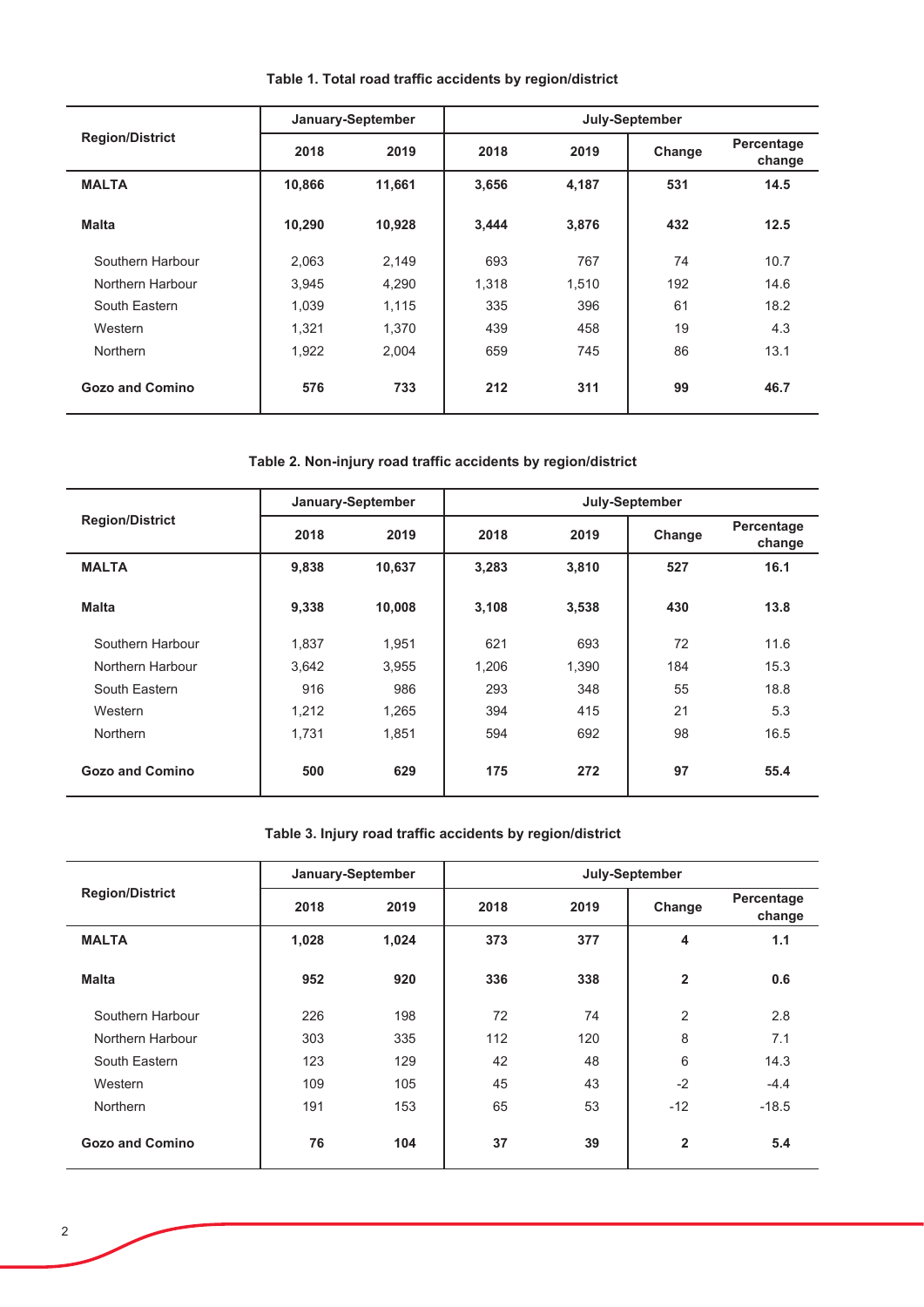| <b>Region/District</b>      |                          |                          | 2018           |                          |                |                          |                | 2019                 |                          |                |  |  |
|-----------------------------|--------------------------|--------------------------|----------------|--------------------------|----------------|--------------------------|----------------|----------------------|--------------------------|----------------|--|--|
|                             | Fatal                    | <b>Grievous</b>          | Slight         | Insignificant            | <b>Total</b>   | Fatal                    | Grievous       | Slight               | Insignificant            | <b>Total</b>   |  |  |
| <b>DRIVERS</b>              |                          |                          |                |                          |                |                          |                |                      |                          |                |  |  |
| <b>MALTA</b>                | 1                        | 51                       | 234            | 11                       | 297            | $\overline{1}$           | 39             | 229                  | 11                       | 280            |  |  |
| <b>Malta</b>                | 1                        | 46                       | 213            | 11                       | 271            | $\blacksquare$           | 32             | 202                  | 11                       | 245            |  |  |
| Southern Harbour            |                          | 12                       | 54             | $\mathbf{3}$             | 69             | $\overline{\phantom{a}}$ | 6              | 52                   | $\overline{\phantom{a}}$ | 58             |  |  |
| Northern Harbour            | $\mathbf{1}$             | 9                        | 67             | 3                        | 80             | $\overline{\phantom{a}}$ | 12             | 64                   | 5                        | 81             |  |  |
| South Eastern               | $\overline{\phantom{a}}$ | $\,8\,$                  | 24             | $\overline{4}$           | 36             | ٠                        | $\overline{2}$ | 36                   | $\overline{2}$           | 40             |  |  |
| Western                     |                          | 10                       | 30             | $\overline{\phantom{a}}$ | 40             | -                        | $\overline{4}$ | 25                   | 3                        | 32             |  |  |
| Northern                    |                          | $\overline{7}$           | 38             | $\mathbf{1}$             | 46             | $\overline{\phantom{a}}$ | 8              | 25                   | $\mathbf 1$              | 34             |  |  |
| <b>Gozo and Comino</b>      |                          | 5                        | 21             | ÷,                       | 26             | $\overline{1}$           | $\overline{7}$ | 27                   | $\sim$                   | 35             |  |  |
| <b>PASSENGERS</b>           |                          |                          |                |                          |                |                          |                |                      |                          |                |  |  |
| <b>MALTA</b>                | 1                        | 16                       | 84             | 3                        | 104            | $\overline{1}$           | 18             | 72                   | 5                        | 96             |  |  |
| <b>Malta</b>                | 1                        | 12                       | 75             | $\overline{2}$           | 90             | $\overline{\phantom{a}}$ | 12             | 63                   | 5                        | 80             |  |  |
| Southern Harbour            |                          | $\overline{1}$           | 16             | $\mathbf{1}$             | 18             | $\overline{\phantom{a}}$ | $\overline{1}$ | 15                   | $\sqrt{2}$               | 18             |  |  |
| Northern Harbour            |                          | $\overline{4}$           | 18             | $\overline{\phantom{a}}$ | 22             | $\overline{\phantom{a}}$ | 5              | 16                   | $\overline{2}$           | 23             |  |  |
| South Eastern               |                          | $\overline{\phantom{a}}$ | $\overline{7}$ | $\overline{\phantom{a}}$ | $\overline{7}$ |                          | 3              | 8                    | $\mathbf{1}$             | 12             |  |  |
| Western                     |                          | $\overline{2}$           | 6              | $\overline{\phantom{a}}$ | 8              |                          |                | $\overline{4}$       |                          | $\overline{4}$ |  |  |
| Northern                    | $\overline{1}$           | 5                        | 28             | $\overline{1}$           | 35             | $\overline{\phantom{a}}$ | 3              | 20                   | $\overline{\phantom{a}}$ | 23             |  |  |
| <b>Gozo and Comino</b>      | ÷.                       | $\overline{4}$           | 9              | $\mathbf{1}$             | 14             | $\mathbf{1}$             | 6              | 9                    | $\sim$                   | 16             |  |  |
| PEDESTRIANS/CYCLISTS/OTHERS |                          |                          |                |                          |                |                          |                |                      |                          |                |  |  |
| <b>MALTA</b>                | $\mathbf{1}$             | 15                       | 43             | 3                        | 62             | $\overline{1}$           | 32             | 39                   | 1                        | 73             |  |  |
| <b>Malta</b>                | 1                        | 14                       | 37             | $\mathbf 3$              | 55             | $\mathbf{1}$             | 30             | 38                   | $\blacktriangleleft$     | 70             |  |  |
| Southern Harbour            | $\overline{\phantom{a}}$ | $\mathbf{3}$             | $\overline{2}$ | $\overline{\phantom{a}}$ | 5              | $\overline{1}$           | $\mathbf{3}$   | $\overline{7}$       |                          | 11             |  |  |
| Northern Harbour            | $\overline{1}$           | 9                        | 21             | $\overline{2}$           | 33             | $\overline{\phantom{a}}$ | 15             | 20                   | $\mathbf{1}$             | 36             |  |  |
| South Eastern               |                          | $\mathbf{1}$             | $\overline{4}$ |                          | 5              |                          | $\overline{4}$ | -1                   |                          | 5              |  |  |
| Western                     |                          | $\blacksquare$           | $\overline{4}$ | $\overline{\phantom{a}}$ | $\overline{4}$ | $\overline{\phantom{a}}$ | $\mathbf{3}$   | $\overline{7}$       |                          | 10             |  |  |
| Northern                    |                          | $\mathbf{1}$             | 6              | $\overline{1}$           | 8              |                          | 5              | 3                    |                          | 8              |  |  |
| <b>Gozo and Comino</b>      |                          | 1                        | 6              | $\overline{\phantom{a}}$ | $\overline{7}$ | $\overline{\phantom{a}}$ | $\overline{2}$ | $\blacktriangleleft$ | ٠                        | 3              |  |  |
| Of which cyclists (MALTA)   |                          | $\mathbf{1}$             | 10             | $\overline{1}$           | 12             | $\overline{\phantom{a}}$ | $\overline{2}$ | $\mathbf{1}$         |                          | 3              |  |  |
| <b>TOTAL</b>                |                          |                          |                |                          |                |                          |                |                      |                          |                |  |  |
| <b>MALTA</b>                | 3                        | 82                       | 361            | 17                       | 463            | 3                        | 89             | 340                  | 17                       | 449            |  |  |
| <b>Malta</b>                | 3                        | 72                       | 325            | 16                       | 416            | $\mathbf{1}$             | 74             | 303                  | 17                       | 395            |  |  |
| <b>Southern Harbour</b>     | $\overline{\phantom{a}}$ | 16                       | 72             | $\overline{4}$           | 92             | $\overline{1}$           | 10             | 74                   | $\mathbf 2$              | 87             |  |  |
| <b>Northern Harbour</b>     | $\overline{\mathbf{2}}$  | 22                       | 106            | 5                        | 135            | ٠.                       | 32             | 100                  | 8                        | 140            |  |  |
| <b>South Eastern</b>        | $\blacksquare$           | 9                        | 35             | $\overline{4}$           | 48             | $\blacksquare$           | 9              | 45                   | 3                        | 57             |  |  |
| Western                     | $\blacksquare$           | 12                       | 40             | ÷                        | 52             |                          | $\overline{7}$ | 36                   | 3                        | 46             |  |  |
| Northern                    | 1                        | 13                       | 72             | 3                        | 89             | $\overline{\phantom{a}}$ | 16             | 48                   | 1                        | 65             |  |  |
| <b>Gozo and Comino</b>      |                          | 10                       | 36             | $\overline{1}$           | 47             | $\overline{2}$           | 15             | 37                   |                          | 54             |  |  |

### Table 4. Road traffic casualties by road traffic unit, region/district and injury type: July-September

Note: The category "Others" refers to horsecabs and any other road traffic unit not described above.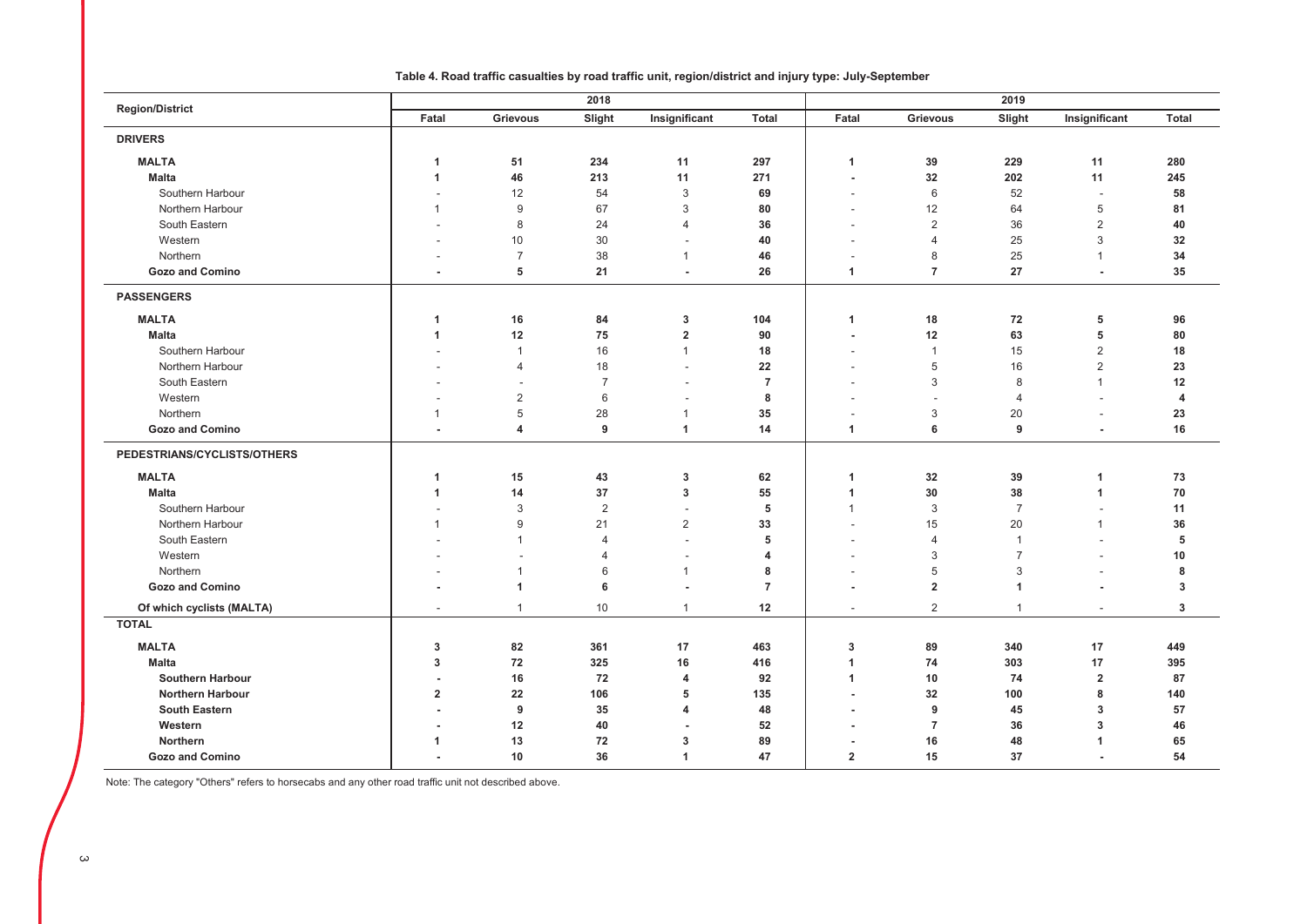|                | 2018                     |                          |                          | 2019                     |                              |                |
|----------------|--------------------------|--------------------------|--------------------------|--------------------------|------------------------------|----------------|
| Age group      | Total                    | Fatal                    | <b>Grievous</b>          | Slight                   | Insignificant                | Total          |
|                |                          |                          |                          | <b>Males</b>             |                              |                |
| $0 - 10$       | 13                       | $\overline{a}$           | $\overline{2}$           | $\overline{7}$           | $\frac{1}{2}$                | 9              |
| $11 - 17$      | $\,8\,$                  | L,                       | $\overline{4}$           | 6                        | ٠                            | 10             |
| 18-25          | 56                       | ۳                        | 6                        | 41                       | 3                            | 50             |
| 26-40          | 97                       |                          | 14                       | 61                       | 3                            | 78             |
| 41-59          | 74                       | 1                        | 19                       | 49                       | $\overline{c}$               | 71             |
| 60-65          | 15                       | L,                       | 5                        | 10                       | $\overline{c}$               | 17             |
| $66+$          | 26                       | 1                        | 9                        | 17                       | $\mathbf{1}$                 | 28             |
| Unknown        | $\blacksquare$           | ÷,                       | ÷,                       | $\mathbf{1}$             | $\overline{a}$               | $\mathbf{1}$   |
| <b>Total</b>   | 289                      | 2                        | 59                       | 192                      | 11                           | 264            |
|                |                          |                          |                          | <b>Females</b>           |                              |                |
| $0 - 10$       | 15                       | $\overline{\phantom{a}}$ | $\mathbf{1}$             | $\overline{7}$           | $\mathbf{1}$                 | 9              |
| $11 - 17$      | $\,6\,$                  | $\overline{a}$           | $\mathbf{1}$             | 6                        | $\qquad \qquad \blacksquare$ | $\overline{7}$ |
| 18-25          | 34                       |                          | 8                        | 40                       | 3                            | 51             |
| 26-40          | 53                       |                          | 3                        | 46                       | $\overline{\phantom{a}}$     | 49             |
| 41-59          | 36                       | 1                        | 8                        | 33                       | $\overline{c}$               | 44             |
| 60-65          | 10                       |                          | $\overline{2}$           | 9                        | ÷,                           | 11             |
| 66+            | 20                       |                          | $\overline{7}$           | $\overline{7}$           | ٠                            | 14             |
| Unknown        | $\overline{\phantom{a}}$ |                          | ÷,                       | $\overline{\phantom{a}}$ | ٠                            | $\mathbf 0$    |
| <b>Total</b>   | 174                      | 1                        | 30                       | 148                      | 6                            | 185            |
|                |                          |                          |                          | Total                    |                              |                |
| $0 - 10$       | 28                       | $\blacksquare$           | $\mathbf 3$              | 14                       | 1                            | 18             |
| $11 - 17$      | 14                       | Ĭ.                       | 5                        | 12                       | ÷,                           | 17             |
| 18-25          | 90                       | ٠                        | 14                       | 81                       | 6                            | 101            |
| 26-40          | 150                      | $\overline{\phantom{a}}$ | 17                       | 107                      | 3                            | 127            |
| 41-59          | 110                      | $\overline{\mathbf{2}}$  | 27                       | 82                       | 4                            | 115            |
| 60-65          | 25                       | Ĭ.                       | $\overline{7}$           | 19                       | $\overline{2}$               | 28             |
| 66+            | 46                       | 1                        | 16                       | 24                       | 1                            | 42             |
| <b>Unknown</b> |                          |                          | $\overline{\phantom{a}}$ | 1                        | ÷,                           | 1              |
| <b>Total</b>   | 463                      | 3                        | 89                       | 340                      | 17                           | 449            |



Chart 2. Road traffic casualties by age group and sex: July-September 2019

■Males ■Females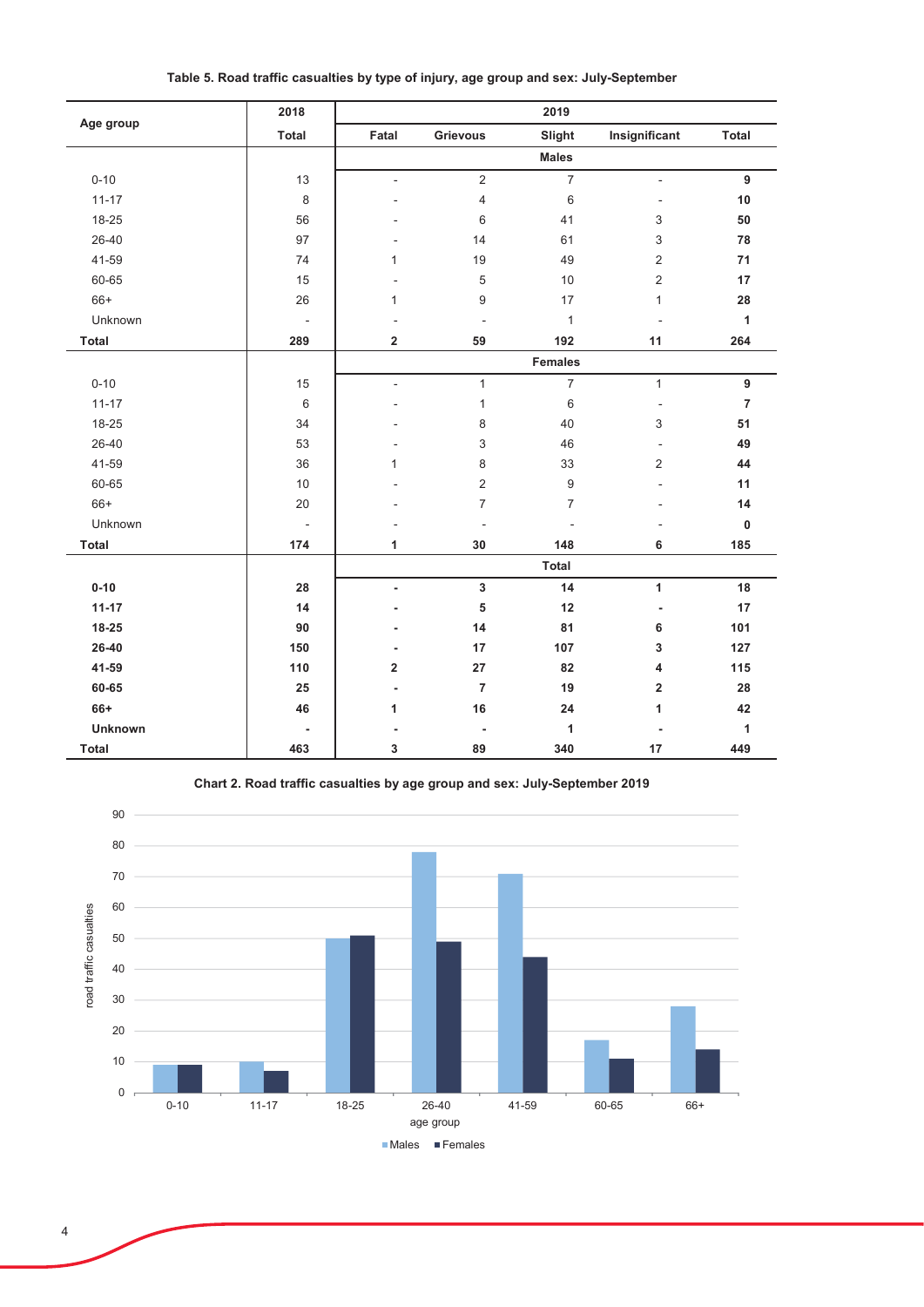| Road traffic unit |                        |       |                 | 2019   |                |                |
|-------------------|------------------------|-------|-----------------|--------|----------------|----------------|
|                   | Vehicle type           | Fatal | <b>Grievous</b> | Slight | Insignificant  |                |
|                   | Motorcycle             | 1     | 29              | 83     | $\overline{2}$ | 115            |
| <b>Driver</b>     | Quad and ATV           |       | ٠               | 3      |                | 3              |
|                   | Passenger car          |       | 10              | 137    | 9              | 156            |
|                   | Goods-carrying vehicle |       | ٠               | 6      | $\blacksquare$ | 6              |
|                   | Motorcycle             |       | 2               | 6      |                | 8              |
|                   | Quad and ATV           |       | 1               | 1      |                | $\overline{2}$ |
| Passenger         | Passenger car          | 1     | 14              | 64     | 4              | 83             |
|                   | Goods-carrying vehicle |       | 1               | 1      | $\mathbf{1}$   | 3              |
|                   | Route bus              |       | $\blacksquare$  | 1      |                | 1              |
|                   | Motorcycle             |       | $\overline{2}$  | 1      |                | 3              |
| Pedestrian        | Passenger car          |       | 20              | 26     |                | 46             |
|                   | Goods-carrying vehicle |       | 3               | 3      |                | $\overline{7}$ |
|                   | Unknown vehicle        |       | 4               | 6      | $\mathbf{1}$   | 11             |
| Cyclist           | Motorcycle             |       | ٠               | 1      | ÷.             | 1              |
|                   | Passenger car          |       | 2               |        |                | $\overline{2}$ |
| Other             | Goods-carrying vehicle |       | 1               | 1      | $\blacksquare$ | $\overline{2}$ |
|                   | <b>Total</b>           | 3     | 89              | 340    | 17             | 449            |

## Table 6. Road traffic casualties by road traffic unit, type of vehicle and injury: July-September

Table 7. Road traffic casualties by road traffic unit, type of accident and injury: July-September

| Road traffic unit |                         |       |                 | 2019   |               |                |
|-------------------|-------------------------|-------|-----------------|--------|---------------|----------------|
|                   | <b>Accident type</b>    | Fatal | <b>Grievous</b> | Slight | Insignificant | <b>Total</b>   |
|                   | Vehicle with vehicle    | 1     | 30              | 199    | 11            | 241            |
| <b>Driver</b>     | Vehicle with pedestrian |       | $\blacksquare$  | 1      |               |                |
|                   | Vehicle with property   |       | 9               | 28     |               | 37             |
|                   | Vehicle hit and run     |       |                 | 1      |               | 1              |
|                   | Vehicle with vehicle    | 1     | 10              | 65     | 5             | 81             |
| Passenger         | Vehicle with property   | ٠     | 8               | 7      | ٠             | 15             |
|                   | Vehicle with vehicle    |       |                 | 4      |               | $\overline{2}$ |
| Pedestrian        | Vehicle with pedestrian |       | 28              | 33     | 1             | 63             |
|                   | Vehicle hit and run     |       |                 | 3      |               | 3              |
| Cyclist           | Vehicle with bicycle    |       | 2               | 1      |               | 3              |
| Other             | Vehicle with pedestrian |       |                 |        |               | $\overline{2}$ |
| <b>Total</b>      |                         | 3     | 89              | 340    | 17            | 449            |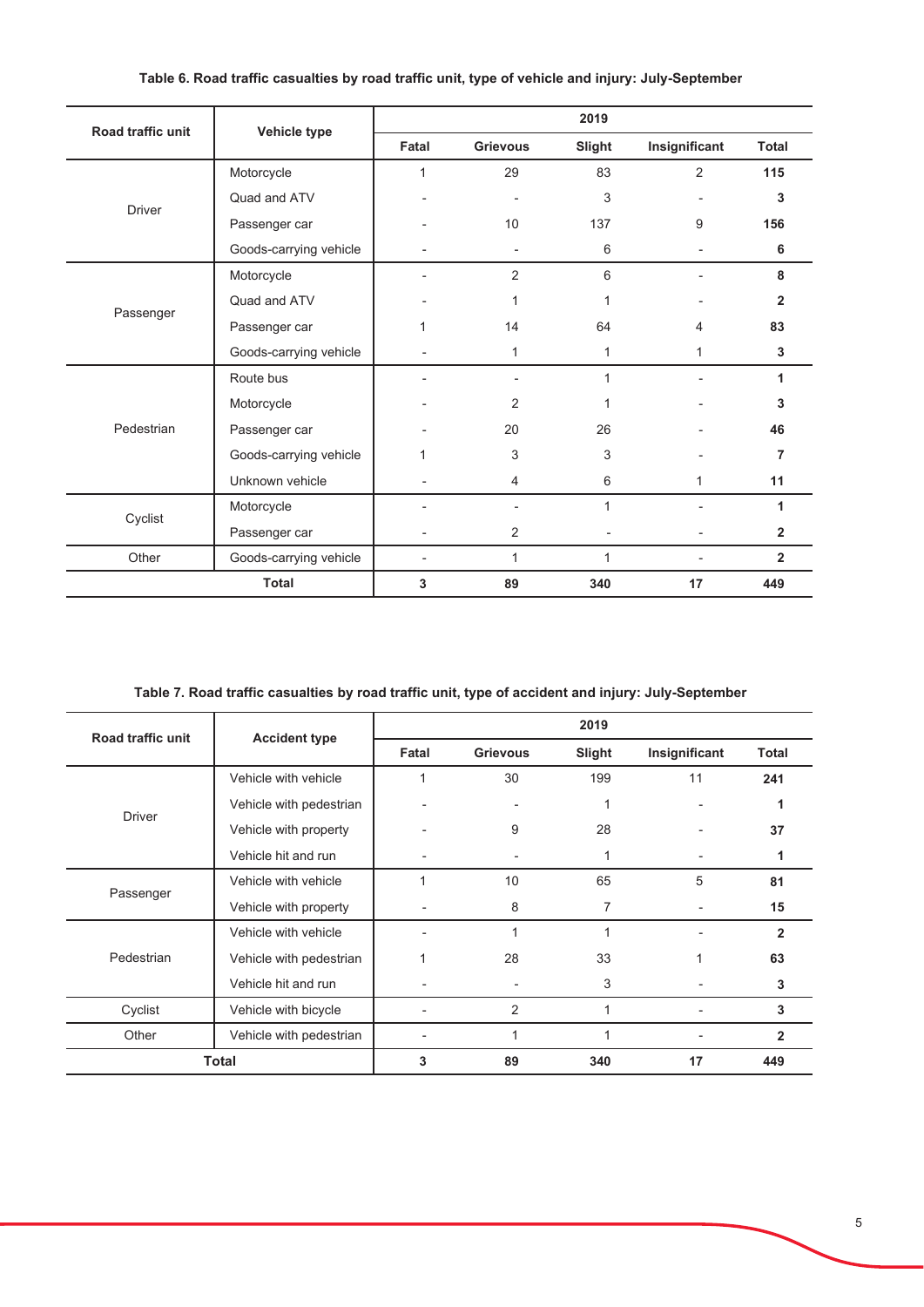|                                    | <b>Monday</b> | <b>Tuesdav</b> | Wednesdav | <b>Thursdav</b> | Fridav | <b>Saturdav</b> | Sundav | Total |
|------------------------------------|---------------|----------------|-----------|-----------------|--------|-----------------|--------|-------|
| <b>Traffic casualties</b>          | 83            | 63             | 63        | 50              | 63     | 65              | 62     | 449   |
| <b>Traffic accidents</b>           | 713           | 682            | 680       | 619             | 597    | 538             | 358    | 4,187 |
| Casualities-to-accidents ratio (%) | 11.6          | 9.2            | 9.3       | 8.1             | 10.6   | 12.1            | 17.3   | 10.7  |

#### Chart 3. Percentage distribution of road traffic casualties by day of the week: July-September 2019



Table 9. Road traffic accidents by day of the week and time bracket: July-September 2019

| Time bracket    | Monday | Tuesday | Wednesday | Thursday | Friday | Saturday | Sunday | <b>Total</b> |
|-----------------|--------|---------|-----------|----------|--------|----------|--------|--------------|
| $00:00 - 02:59$ | 21     | 13      | 10        | 13       | 10     | 28       | 28     | 123          |
| $03:00 - 05:59$ | 7      | 6       | 10        | 9        | 11     | 18       | 26     | 87           |
| $06:00 - 08:59$ | 124    | 84      | 115       | 82       | 75     | 45       | 25     | 550          |
| $09:00 - 11:59$ | 160    | 143     | 140       | 137      | 135    | 146      | 74     | 935          |
| $12:00 - 14:59$ | 153    | 170     | 151       | 143      | 140    | 111      | 74     | 942          |
| 15:00 - 17:59   | 137    | 167     | 138       | 139      | 124    | 89       | 51     | 845          |
| $18:00 - 20:59$ | 89     | 70      | 83        | 77       | 73     | 61       | 46     | 499          |
| 21:00 - 23:59   | 22     | 29      | 33        | 19       | 29     | 40       | 34     | 206          |
| Total           | 713    | 682     | 680       | 619      | 597    | 538      | 358    | 4,187        |



Chart 4. Casualties-to-accidents ratio by day of the week and time bracket: July-September 2019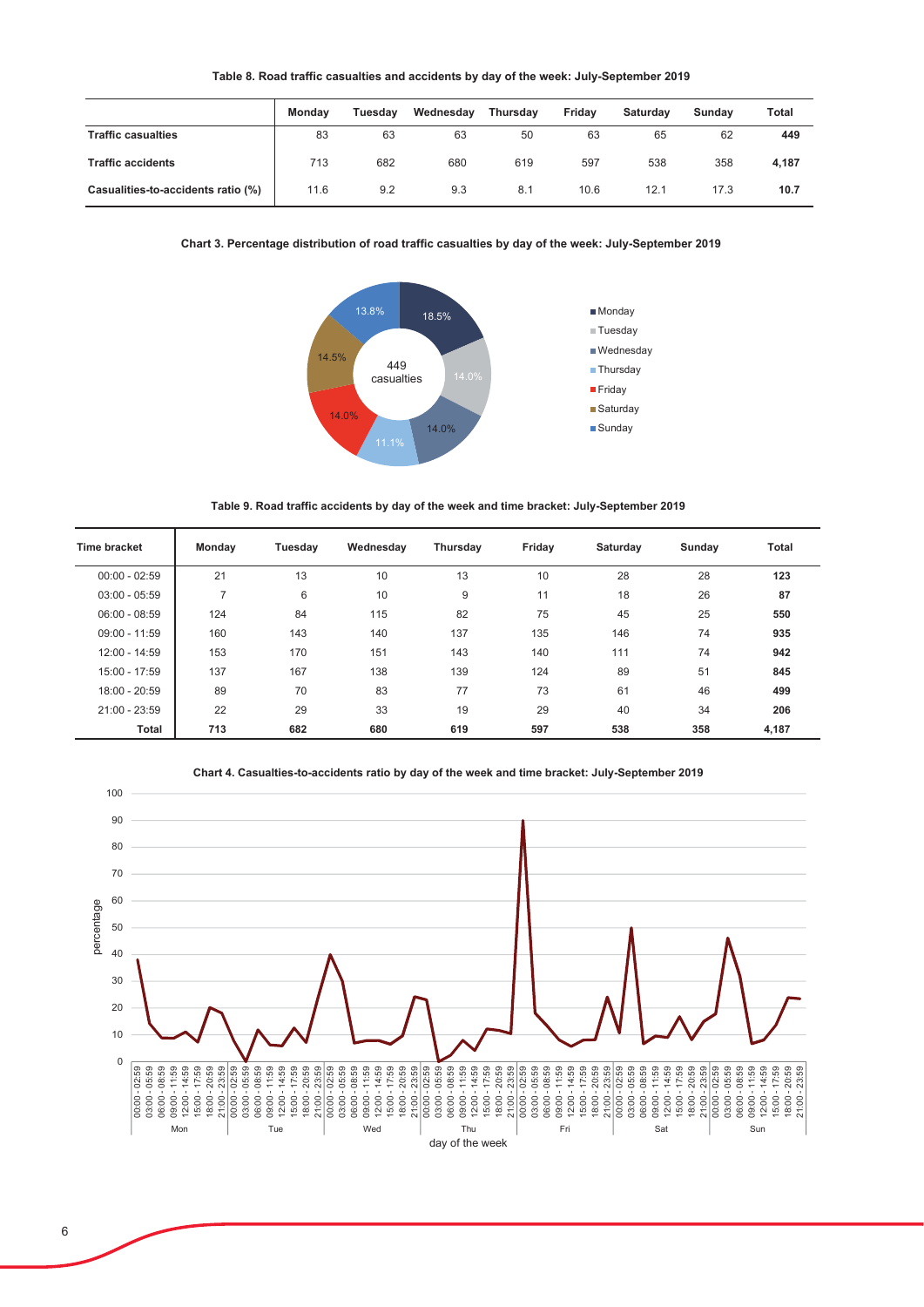| Table 10. Road traffic accidents by district/locality |  |  |  |
|-------------------------------------------------------|--|--|--|
|-------------------------------------------------------|--|--|--|

|                          |            | January-September |                          | July-September  |                           |
|--------------------------|------------|-------------------|--------------------------|-----------------|---------------------------|
| <b>District/Locality</b> | 2018       | 2019              | 2018                     | 2019            | Change                    |
| <b>Malta</b>             | 10,866     | 11,661            | 3,656                    | 4,187           | 531                       |
| <b>Southern Harbour</b>  | 2,063      | 2,149             | 693                      | 767             | 74                        |
| Cospicua                 | 67         | 73                | 20                       | 30              | 10                        |
| Fgura                    | 186        | 195               | 75                       | 70              | $-5$                      |
| Floriana                 | 149        | 132               | 33                       | 41              | $\,8\,$                   |
| Hal Luqa                 | 305        | 301               | 108                      | 101             | $-7$                      |
| <b>Hal Tarxien</b>       | 201        | 196               | 68                       | 58              | $-10$                     |
| <b>Haż-Żabbar</b>        | 182        | 233               | 68                       | 82              | 14                        |
| Kalkara                  | 22         | 39                | $\overline{\mathcal{L}}$ | 12 <sup>2</sup> | 8                         |
| Marsa                    | 457        | 393               | 161                      | 153             | $-8$                      |
| Paola                    | 250        | 342               | 68                       | 126             | 58                        |
| Santa Lucija             | 25         | 27                | $\overline{7}$           | 12 <sup>2</sup> | 5                         |
| Senglea                  | 25         | 24                | 11                       | 12              | $\mathbf{1}$              |
| Valletta                 | 129        | 139               | 50                       | 54              | 4                         |
| Vittoriosa               | 42         | 40                | 10                       | 14              | $\overline{4}$            |
| Xgħajra                  | 23         | 15                | 10                       | 2               | -8                        |
| <b>Northern Harbour</b>  | 3,945      | 4,290             | 1,318                    | 1,510           | 192                       |
| <b>Birkirkara</b>        | 907        | 978               | 328                      | 346             | 18                        |
| Gżira                    | 246        | 296               | 82                       | 124             | 42                        |
| <b>Hal Qormi</b>         | 600        | 641               | 191                      | 216             | 25                        |
| <b>Hamrun</b>            | 252        | 274               | 91                       | 86              | $-5$                      |
| Msida                    | 326        | 380               | 102                      | 137             | 35                        |
| Pembroke                 | 67         | 103               | 12                       | 32              | 20                        |
| San Gwann                | 332        | 378               | 100                      | 127             | 27                        |
| Santa Venera             | 189        | 239               | 60                       | 89              | 29                        |
| St Julian's              | 294        | 297               | 97                       | 107             | 10                        |
| Swiegi                   | 181        | 187               | 54                       | 54              |                           |
| Ta' Xbiex                | 61         | 59                | 16                       | 19              | 3                         |
| Tal-Pietà<br>Tas-Sliema  | 129<br>361 | 142<br>316        | 43<br>142                | 58<br>115       | 15<br>$-27$               |
| <b>South Eastern</b>     |            |                   | 335                      | 396             | 61                        |
| Birżebbuġa               | 1,039      | 1,115             |                          |                 |                           |
| Gudja                    | 170<br>165 | 169<br>126        | 53<br>66                 | 57<br>43        | $\overline{4}$<br>$-23$   |
| <b>Hal Ghaxaq</b>        | 52         | 72                | 12                       | 30              | 18                        |
| <b>Hal Kirkop</b>        | 32         | 39                | 5                        | 14              | 9                         |
| <b>Hal Safi</b>          | 25         | 25                | $\overline{7}$           | $\overline{7}$  |                           |
| Marsaskala               | 137        | 160               | 59                       | 66              | $\overline{7}$            |
| Marsaxlokk               | 46         | 54                | 15                       | 21              | 6                         |
| Mqabba                   | 31         | 41                | $\boldsymbol{9}$         | 17              | $\,8\,$                   |
| Qrendi                   | 29         | 29                | 8                        | $\overline{7}$  | $-1$                      |
| Żejtun                   | 242        | 276               | 67                       | 92              | 25                        |
| Żurrieg                  | 110        | 124               | 34                       | 42              | 8                         |
| Western                  | 1,321      | 1,370             | 439                      | 458             | 19                        |
| Had-Dingli               | 36         | 29                | 9                        | 8               | $-1$                      |
| <b>Hal Balzan</b>        | 136        | 131               | 46                       | 43              | $-3$                      |
| <b>Hal Lija</b>          | 123        | 139               | 39                       | 44              | $\,$ 5 $\,$               |
| <b>H'Attard</b>          | 354        | 337               | 120                      | 126             | $\,6\,$                   |
| Haż-Żebbuġ               | 231        | 247               | 79                       | 77              | $-2$                      |
| Iklin                    | 62         | 72                | 23                       | 23              |                           |
| Mdina                    | 23         | 11                | 4                        | $\mathbf{1}$    | $-3$                      |
| Mtarfa                   | 78         | 76                | 5                        | $\overline{7}$  | 2                         |
| Rabat                    | 195        | 233               | 77                       | 89              | 12                        |
| Siģģiewi                 | 83         | 95                | 37                       | 40              | 3                         |
| Northern                 | 1,922      | 2,004             | 659                      | 745             | 86                        |
| <b>Hal Gharghur</b>      | 78         | 76                | 23                       | 27              | $\overline{4}$            |
| Mellieħa                 | 310        | 294               | 116                      | 111             | $-5$                      |
| Mġarr                    | 106        | 123               | 45                       | 50              | 5                         |
| Mosta                    | 443        | 499               | 135                      | 177             | 42                        |
| Naxxar                   | 426        | 499               | 140                      | 177             | 37                        |
| St Paul's Bay            | 559        | 513               | 200                      | 203             | $\ensuremath{\mathsf{3}}$ |

Ĭ.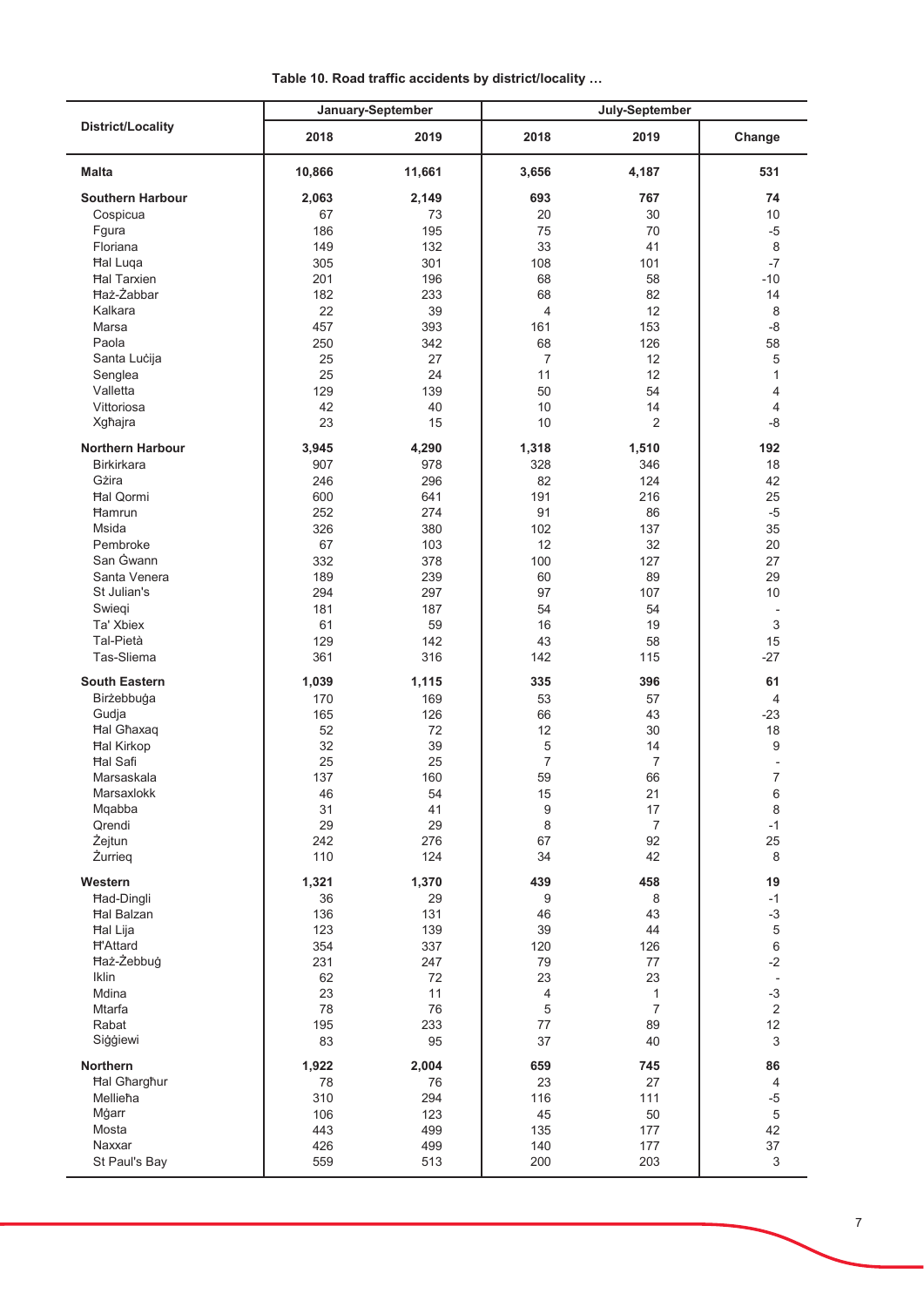|  |  |  |  |  |  |  | Table 10. Road traffic accidents by district/locality |
|--|--|--|--|--|--|--|-------------------------------------------------------|
|--|--|--|--|--|--|--|-------------------------------------------------------|

|                        |      | January-September | July-September |      |        |  |
|------------------------|------|-------------------|----------------|------|--------|--|
| District/Locality      | 2018 | 2019              | 2018           | 2019 | Change |  |
| <b>Gozo and Comino</b> | 576  | 733               | 212            | 311  | 99     |  |
| Fontana                | 14   | 17                | 5              | 9    | 4      |  |
| Għajnsielem            | 59   | 92                | 22             | 42   | 20     |  |
| Gharb                  | 21   | 28                | 6              | 8    | 2      |  |
| Għasri                 | 6    | 13                |                | 4    | 3      |  |
| Munxar                 | 19   | 35                | 9              | 23   | 14     |  |
| Nadur                  | 36   | 52                | 15             | 27   | 12     |  |
| Qala                   | 19   | 25                | 9              | 13   | 4      |  |
| San Lawrenz            | 2    | 4                 |                |      |        |  |
| Ta' Kercem             | 6    | 13                | 2              |      | 5      |  |
| Ta' Sannat             | 13   | 18                |                | 8    |        |  |
| Victoria               | 187  | 227               | 65             | 82   | 17     |  |
| Xagħra                 | 54   | 51                | 21             | 27   | 6      |  |
| Xewkija                | 97   | 99                | 33             | 31   | $-2$   |  |
| Żebbuġ                 | 43   | 59                | 17             | 29   | 12     |  |

Chart 5. Top ten localities in which most road traffic accidents occurred: July-September 2019